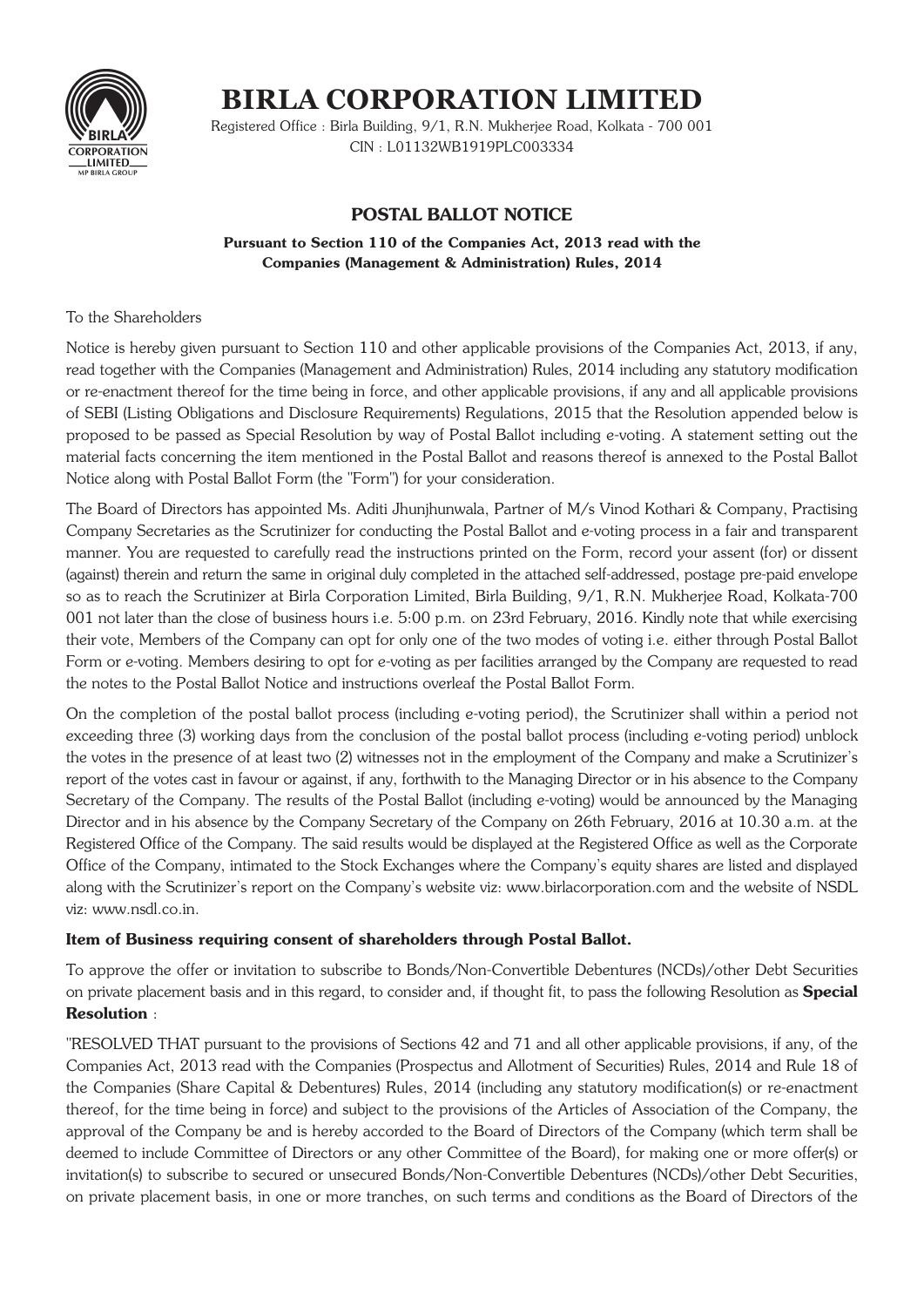### Birla Corporation Limited //

Company may, from time to time, determine and consider proper and most beneficial to the Company, including as to when the said Bonds/Debentures/other Debt Securities be issued, the consideration for the issue, utilization of the issue proceeds and all matters connected with or incidental thereto, during a period of one year from the date of passing of Special Resolution, within the overall borrowing limits of the Company, as approved by the Members, from time to time."

"RESOLVED FURTHER that the Board of Directors of the Company (which term shall be deemed to include Committee of Directors or any other Committee of the Board) be and is hereby authorised to do all such acts, deeds, matters and things and give such directions as may be deemed necessary, proper or expedient to give effect to this Resolution."

Place: Kolkata Date: 23rd December, 2015 By Order of the Board

**Girish Sharma** Jt. President (Indirect Taxes)

& Company Secretary

#### $Note:$

- 1. The Statement Annexed to the Postal Ballot Notice and reasons for the aforesaid Special Resolution pursuant to Section 102 of the Companies Act, 2013 read with Rules made thereunder setting out material facts are appended herewith.
- 2. The Postal Ballot Notice is being sent to all the Members, whose names appear in the Register of Members and the list of Beneficial Owners received from National Securities Depository Limited (NSDL)/ Central Depository Services (India) Limited (CDSL) as on 8th January, 2016.
- 3. The voting shall be reckoned in proportion to a Member's share of voting rights on the paid-up Equity Share capital as on 8th January, 2016.
- 4. In compliance with the provisions of Sections 108, 110 and other applicable provisions of the Companies Act, 2013, read with the Companies (Management and Administration) Rules, 2014 and applicable provisions of the SEBI (Listing Obligations and Disclosure Requirements) Regulations, 2015, the Company is pleased to offer e-voting facility as an option to all the Members of the Company. The Company has entered into an agreement with NSDL for facilitating e-voting to enable the Members to cast their votes electronically instead of dispatching Postal Ballot Form. E-voting is optional.
- 5. As per Section 110 of the Companies Act, 2013 and Rule 22 of Companies (Management and Administration) Rules, 2014, Notice of Postal Ballot may be served on the Members through electronic transmission. Members who have registered their e-mail IDs with depositories or with the Company for this purpose are being sent Postal Ballot Notice by e-mail and Members who have not registered their e-mail IDs will receive Postal Ballot Notice along with Postal Ballot Form through Registered Post/Speed Post/Courier. Members who have received Postal Ballot Notice by e-mail and who wish to vote through physical Postal Ballot Form may download the Postal Ballot Form from the link www.nsdl.co.in or from the 'Investors' section on the Company's website www.birlacorporation.com.
- 6. The resolution duly passed by this Postal Ballot Notice shall be deemed to have been passed at the meeting of the shareholders as per the provisions of the Section 110 of the Companies Act, 2013 read with the Governing Rules.

### 7. Voting through electronic means :

- I. The instructions for e-voting are as under :-
	- A. In case a Member receives an email from NSDL ffor members whose email IDs are registered with the Company/Depository Participant(s)];
		- Open email and open PDF file viz: "Birla Corporation Limited e-Voting.pdf" with your Client ID or  $(i)$ Folio No. as password. The said PDF file contains your user ID and password/PIN for e-voting. Please note that the password is an initial password.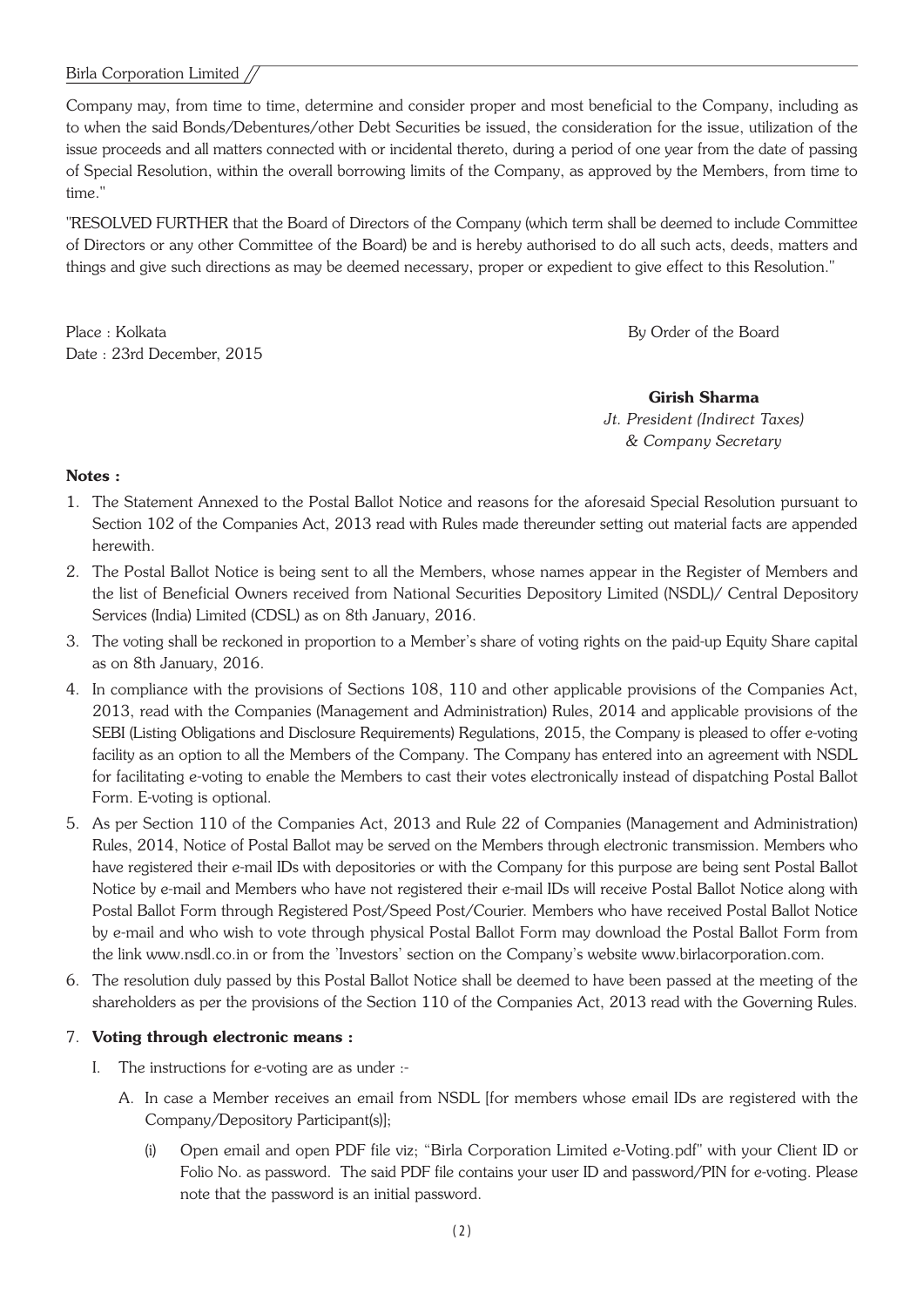- $(ii)$ Launch internet browser by typing the following URL: https://www.evoting.nsdl.co.in
- Click on Shareholder Login  $(iii)$
- (iv) Put user ID and password as initial password/PIN noted in step (i) above. Click Login.
- Password change Menu appears. Change the password/PIN with new password of your choice with  $(v)$ minimum 8 digits/characters or combination thereof. Note new password. It is strongly recommended not to share your password with any other person and take utmost care to keep your password confidential.
- (vi) Home page of e-voting opens. Click on e-Voting: Active Voting Cycles.
- (vii) Select "EVEN" (Electronic Voting Event Number) of Birla Corporation Limited.
- (viii) Now you are ready for e-voting as Cast Vote page opens.
- (ix) Cast your vote by selecting appropriate option and click on "Submit" and also "Confirm" when prompted.
- Upon confirmation, the message "Vote cast successfully" will be displayed.  $(x)$
- (xi) Once you have voted on the resolution, you will not be allowed to modify your vote.
- (xii) Corporates/Institutional shareholders (i.e. other than individuals, HUF, NRI etc.) are required to send scanned copy (PDF/JPG Format) of the relevant Board Resolution/ Authority letter etc. who are authorized to vote to the Scrutinizer through e-mail to aditi@vinodkothari.com with a copy marked to evoting@nsdl.co.in
- B. In case a Member receives physical copy of the Notice of Postal Ballot [for members whose email Ids are not registered with the Company/Depository participant(s) or requesting physical copy] :
	- Initial password is provided as below/at the bottom of the Postal Ballot Form :  $(i)$

| <b>EVEN (Electronic Voting Even Number)</b> | <b>USER ID PASSWORD / PIN</b> |
|---------------------------------------------|-------------------------------|
|                                             |                               |
|                                             |                               |

- Please follow all steps from Sl. No. (ii) to Sl. No. (xii) above, to cast vote.  $(ii)$
- II. In case of any queries, you may refer the Frequently Asked Questions (FAQs) for Shareholders and e-voting user manual for Shareholders available at the Downloads section of www.evoting.nsdl.com
- III. If you are already registered with NSDL for e-voting then you can use your existing user ID and password/PIN for casting your vote.
- IV. You can also update your mobile number and e-mail id in the user profile details of the folio which may be used for casting your vote.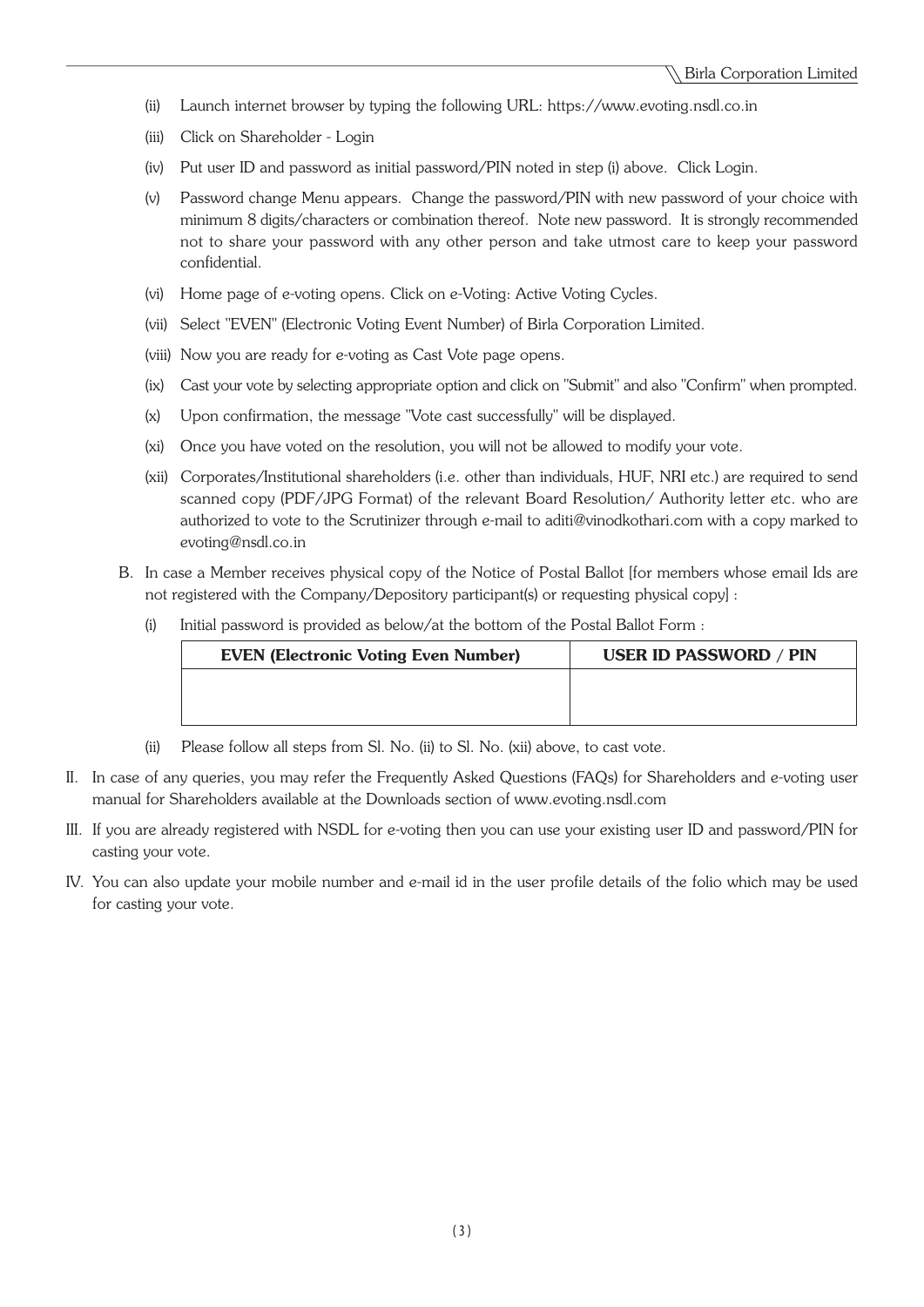# **ANNEXURE TO NOTICE**

#### **Explanatory Statement**

# [Explanatory Statement under Section 102(1) of the Companies Act, 2013]

As per the provisions of Section 42 read with Section 71 of the Companies Act, 2013 read with the Companies (Prospectus and Allotment of Securities) Rules, 2014 and Rule 18 of the Companies (Share Capital & Debentures) Rules, 2014 a Company offering or making an invitation to subscribe to Bonds/Non Convertible Debentures (NCDs)/other Debt Securities on private placement basis, is required to obtain the prior approval of the Shareholders by way of a Special Resolution, which is valid for a period of one year for all the offers and invitations for such Bonds/NCDs/other Debt Securities issued during the year.

To expand the operation and to increase the cement capacity the Company is consistently exploring various opportunities including acquisition of cement business by acquiring greenfield/brownfield cement plants. Significant capital expenditure will have to be incurred on fructification of such project/acquisition. Therefore, it would be necessary for the Company to raise funds in one or more tranches.

In order to provide necessary flexibility regarding borrowings of the Company in an optimal manner depending on the market conditions, it is proposed to borrow and raise by issue of unsecured/secured Bonds/Non-Convertible Debentures (NCDs)/other Debt Securities on private placement basis, as may be appropriate from time to time.

The approval of the Members is being sought by way of a Special Resolution under Section 42, 71 and other applicable provisions, if any, of the Act read with the Rules made thereunder, to enable the Company to make one or more offers or invitations to subscribe to the Bonds/NCDs/other Debt Securities on a private placement basis, in one or more tranches, during the period of one year from the date of passing of Special Resolution, within the overall borrowing limits of the Company, as approved by the Members from time to time, with authority to the Board of Directors including the Committee of Directors or any other Committee of the Board, to determine the terms and conditions, including the issue price of the Bonds/NCDs/other Debt Securities.

None of the Directors of the Company or their relatives or Key Managerial Personnel of the Company or their relatives. are concerned or interested, financially or otherwise, in the passing of the Special Resolution of the accompanying Notice.

The Directors commend the Special Resolution of the accompanying Notice, for the approval of the Members of the Company.

Place: Kolkata Date: 23rd December, 2015 By Order of the Board

**Girish Sharma** Jt. President (Indirect Taxes) & Company Secretary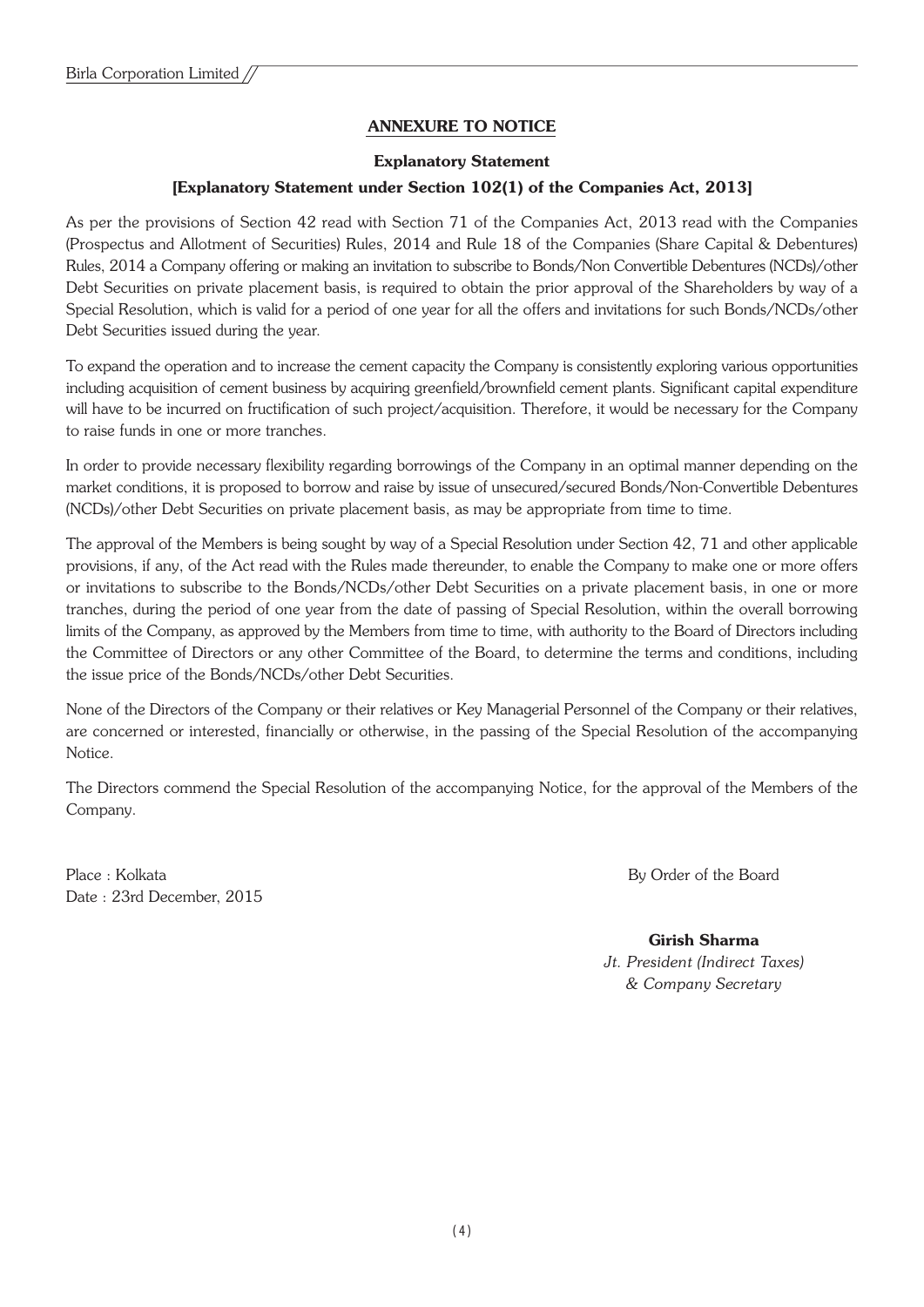

# **BIRLA CORPORATION LIMITED**

CIN: L01132WB1919PLC003334 Registered Office : Birla Building, 9/1 R.N. Mukherjee Road, Kolkata-700 001 Phone: (033) 6616 6726/6738; Fax: (033) 2248 2872/7988 E-mail: investorsgrievance@birlacorp.com / coordinator@birlacorp.com website: www.birlacorporation.com

# **POSTAL BALLOT FORM**

 $\cdot$ 

 $\cdot$ 

 $\ddot{\phantom{0}}$ 

- 1. Name and Registered address of sole/first named Shareholder
- 2. Name or name(s) of the joint holder(s)  $(if any)$
- 3. Registered Folio No./DP & Client ID No.\* : (\*Applicable to investors holding shares in Dematerialised form)
- 4. Number of share(s) held
- 5. I/We hereby exercise my/our votes in respect of the following Special Resolution to be passed through Postal Ballot for the business stated in the Notice dated 23rd December, 2015 of the Company by sending my/our assent or dissent to the said Special Resolution by placing the tick  $(\checkmark)$  mark in the appropriate box below :

| Item<br>No. | Description                                                                                                                                                                                                                                                                                                                                                                                                                                                                                                                                                                                                                                                                                                                               | No. of<br><b>Shares</b> | I/We assent to<br>the Resolution<br>(FOR) | I/We dissent to<br>the Resolution<br>(AGAINST) |
|-------------|-------------------------------------------------------------------------------------------------------------------------------------------------------------------------------------------------------------------------------------------------------------------------------------------------------------------------------------------------------------------------------------------------------------------------------------------------------------------------------------------------------------------------------------------------------------------------------------------------------------------------------------------------------------------------------------------------------------------------------------------|-------------------------|-------------------------------------------|------------------------------------------------|
| 1.          | Special Resolution under Sections 42, 71 and all other<br>applicable provisions of the Companies Act, 2013, if any,<br>read with Rules made thereunder and other applicable laws<br>or regulations for making one or more offer(s) or invitation(s)<br>to subscribe to Secured or Unsecured Bonds/Non-Convertible<br>Debentures (NCDs)/other Debt Securities on private placement<br>basis, in one or more tranches on such terms and conditions<br>as the Board of Directors of the Company including the<br>Committee of Directors or any other Committee of the Board,<br>may from time to time determine or consider proper, within<br>the overall borrowing limits of the Company, as approved by<br>the members, from time to time. |                         |                                           |                                                |

Place:  $Date:$ 

Signature(s) of the shareholder(s)/ Authorised Representative

# E-voting:

| <b>EVEN</b><br>(E-Voting Event Number) | LOGIN ID | <b>PASSWORD</b> |
|----------------------------------------|----------|-----------------|
|                                        |          |                 |

Note: Please read the instructions printed overleaf carefully before exercising your vote.